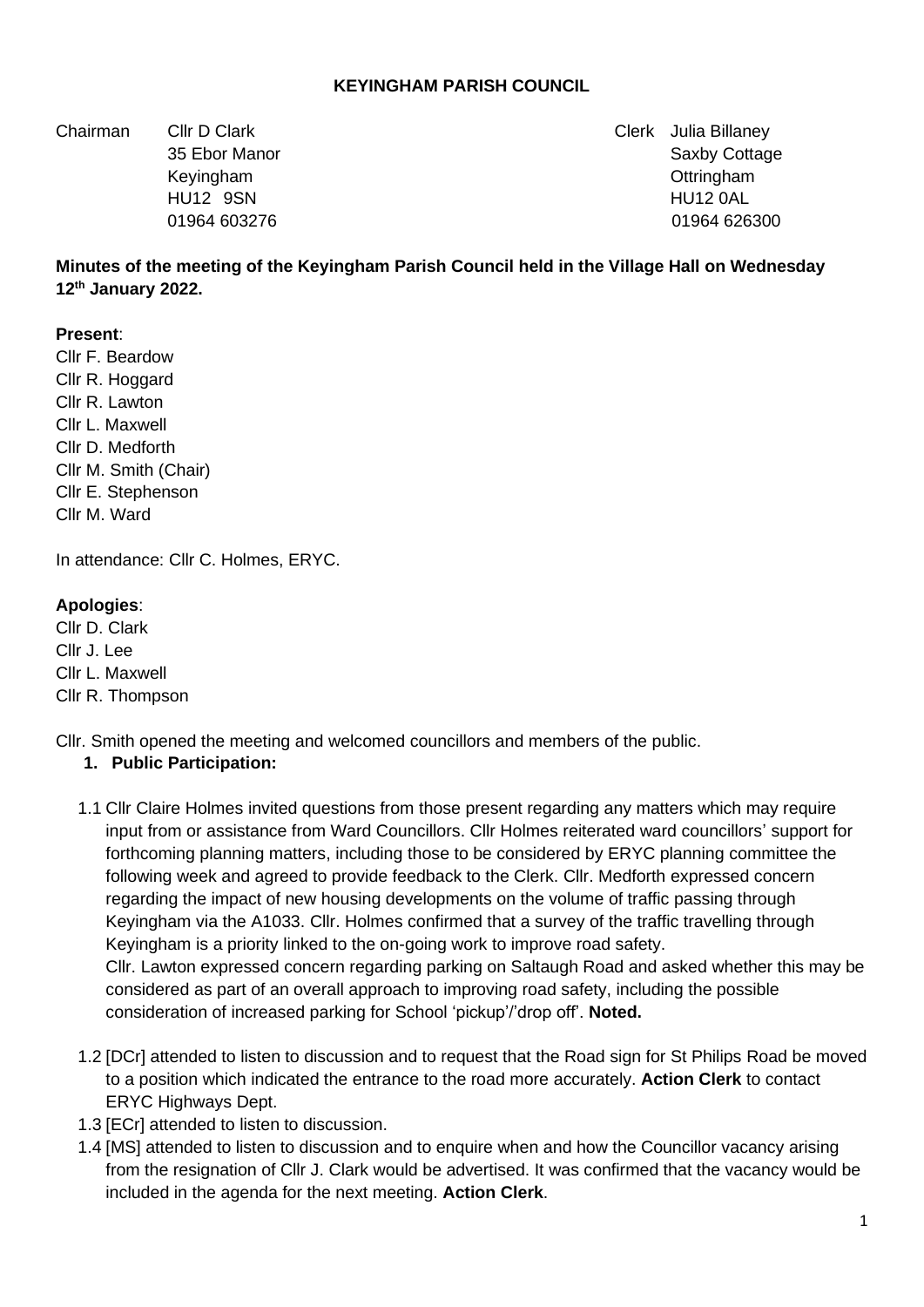# **2. Declaration of Interests**

- a) to record declarations of interest in respect of agenda items listed below:
- b) to note dispensations given in respect of agenda items listed below:

Declarations and dispensations were recorded as follows:

Cllr R. Lawton: Allotments Cllr E. Stephenson: Allotments Cllr M. Smith: Accounts Cllr M. Ward: Accounts

# **3. Approval of the Minutes of the Previous Meeting**

The minutes of the meeting of Keyingham Parish Council held on Wednesday 8<sup>th</sup> December and the amended Minutes of the 10<sup>th</sup> November were approved.

# **3.1 Actions and Matters Arising from the minutes not covered by the agenda.**

Arising from 7 (a) Request for donation towards the cost of a memorial bench:

Councillors noted that the offer of a donation of 100.00 had been declined**. Noted.** Arising from 1.2 It was confirmed that a letter had been sent to the occupants of no.1. Northfield requesting that they arrange to prune bushes overhanging the pavement. At the time of the meeting the request had not been actioned. **Noted.**

## **4. Correspondence**

4.1 Email form [KM] regarding felling of trees at the junction of East Carr Road and Station Road. Councillors responded to the query with information to indicate that the trees were on private land, diseased and potentially unsafe. **Action Clerk** to respond.

4.2 Email request from [BR] for a contribution towards the repair or replacement of the Rugby Posts on Saltaugh Road Amenity Area. It was agreed that the posts should remain the responsibility of the Vikings Rugby Club and confirmed 'agreement in principle' to make contribution towards the cost of repair or replacement. **Action Clerk** to contact [BR].

A further request for a contribution to the cost of the commercial waste contract was discussed. On the basis of the commercial waste bin being accessible to the Street Cleaner and with regard to the arrangement already in place for the commercial waste bin at the Village Hall, it was resolved to make a contribution as requested. **Action Clerk.**

4.3 Email from Craig Forth, ERYC, providing further examples of the signage which may be used as potential replacement signage for the 'Spare our Children' Signs. It was resolved to share examples widely via the Forward Magazine and PC website to seek resident's views. **Action Clerk & Cllr Smith.** 4.4. Email from Hazel Walsh, ERYC Planning Enforcement Team as part of an on-going dialogue regarding Boyes Lane Recreation ground. **Noted.**

# **5. Accounts for Payment.** It was **resolved** to pay the following: **Accounts Received in December 2021 for Payment in January 2022**

| Payee       | <b>Description/Reference</b> | <b>Net</b> | VAT | Total  | A/C<br>Ref |
|-------------|------------------------------|------------|-----|--------|------------|
| J Billaney  | Clerk's Salary               |            |     | 973.40 | <b>P01</b> |
| <b>HMRC</b> | NI for Clerk                 |            |     | 74.39  | <b>P01</b> |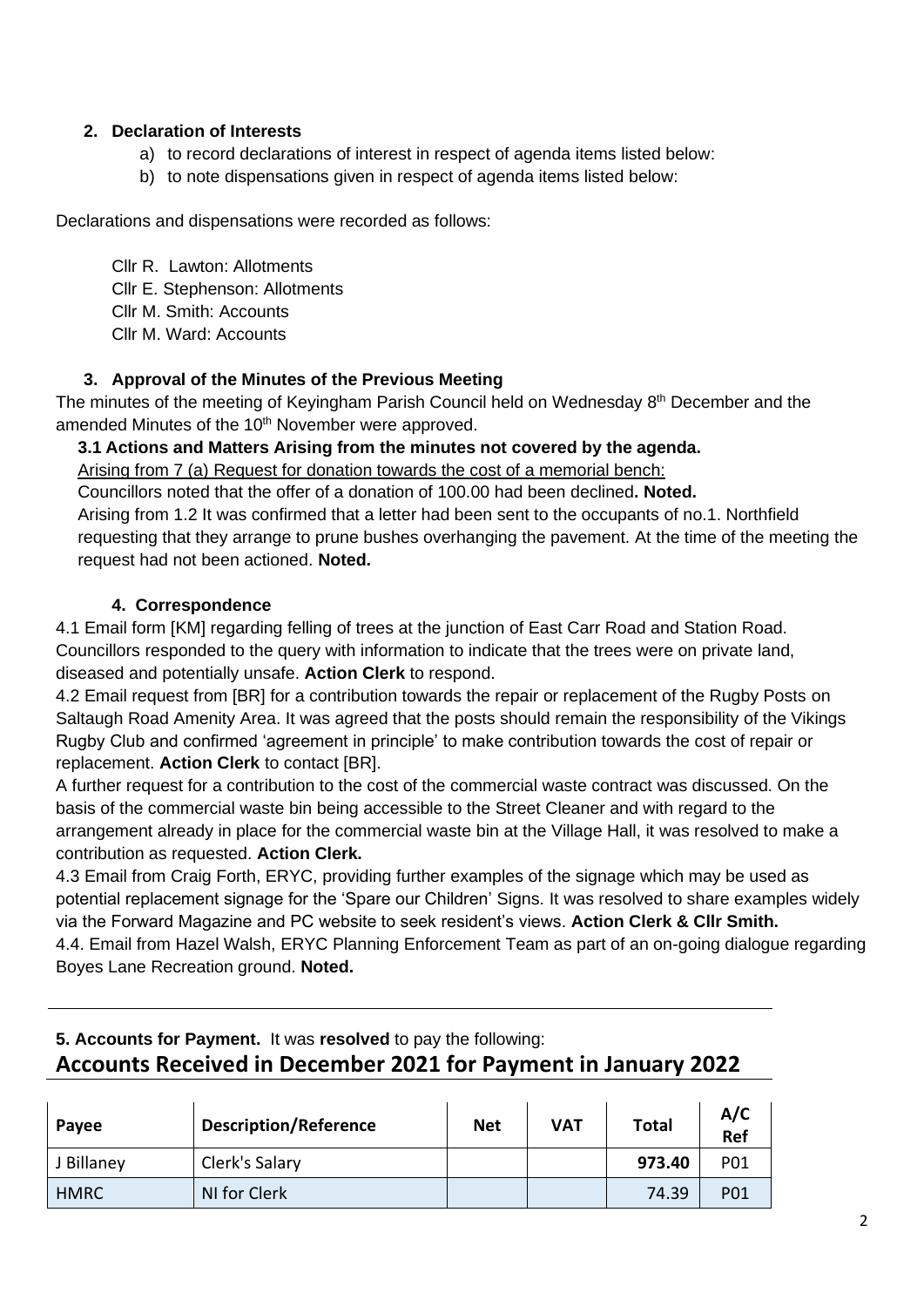|                              | <b>Total</b>                                                              | 1,047.79 |        |           |                 |
|------------------------------|---------------------------------------------------------------------------|----------|--------|-----------|-----------------|
| BT (STO)                     | <b>Business Line for Parish Clerk:</b><br>calls, rental, internet charges | 44.45    | 8.89   | 53.34     | P <sub>20</sub> |
| J. Billaney                  | Reimb. Wreath Cemetery<br>Gates                                           | 20.00    |        | 20.00     | <b>P08</b>      |
|                              | <b>Postage Stamps</b>                                                     | 7.92     |        | 7.92      |                 |
|                              | <b>Microsoft Office Renewal</b>                                           | 79.99    |        | 79.99     |                 |
|                              | <b>Printer Ink</b>                                                        | 15.00    |        | 15.00     | <b>P08</b>      |
|                              |                                                                           | 122.91   |        |           |                 |
| M. Smith                     | Reimb. for Gate Post Boyes La.                                            | 78.77    | 15.75  | 94.52     | P26             |
| A.M Ward                     | Reimb. for Digger Hire Boyes<br>La. (*Replacement CHQ)                    | 90.00    | 18     | 108.00    | P <sub>26</sub> |
| HAPS (STO)                   | <b>Grounds Maintenance</b>                                                | 730.83   | 146.17 | 877.00    | P11             |
|                              | Inv: 30445348                                                             | 107.10   | 21.42  | 128.52    |                 |
|                              | Inv: 30445349                                                             | 107.10   | 21.42  | 128.52    |                 |
| <b>Brook Street Ltd</b>      | Inv: 30420256                                                             | 107.10   | 21.52  | 128.52    | P31             |
|                              | Inv: 30420257                                                             | 107.10   | 21.52  | 128.52    |                 |
|                              | Inv: 30467685                                                             | 107.10   | 21.52  | 128.52    |                 |
|                              | <b>Total</b>                                                              | 642.60   |        |           |                 |
| <b>Water Charges</b><br>(DD) | Saltaugh Road                                                             |          |        |           | P03             |
|                              | Cemetery                                                                  |          |        |           |                 |
|                              | Boyes Lane                                                                | 11.90    |        | 11.90     |                 |
|                              | <b>Total</b>                                                              |          |        | 11.90     |                 |
| P. Feeney                    | <b>Cleaning Bus Shelters</b>                                              | 50.00    |        | 50.00     | P32             |
| <b>Total Payments</b>        |                                                                           |          |        | £3,008.06 |                 |

## **Receipts – Nil.**

## **5.1 Precept Demand**

The demand for the Parish Precept for Keyingham, for the financial Year 2022/23, for £ 44,800.00 to be paid in two instalments of £22,400.00 was signed by Cllr Smith and the Clerk in the presence of all members. It was **noted** that or 'band D' households this constitutes an increase of £ 1.71 pa.

## **Planning Matters & Developments:**

6.1 21/30478/CONDET Relating to land and buildings north of Mount Airey Farm, Chapel Lane, Keyingham. Construction Emissions Management Plan. Pending Consideration. **Noted**. 6.2 It was resolved to approach Jackson Handling Ltd to make a request for commuted sums in respect of the Strawberry Fields Development. **Action Clerk.**

# **7. Reports from Representatives:**

- **a.** Playing Fields:
	- (i) Saltaugh Road: Water leak, stop-tap broken YW to attend  $18<sup>th</sup>$  January.